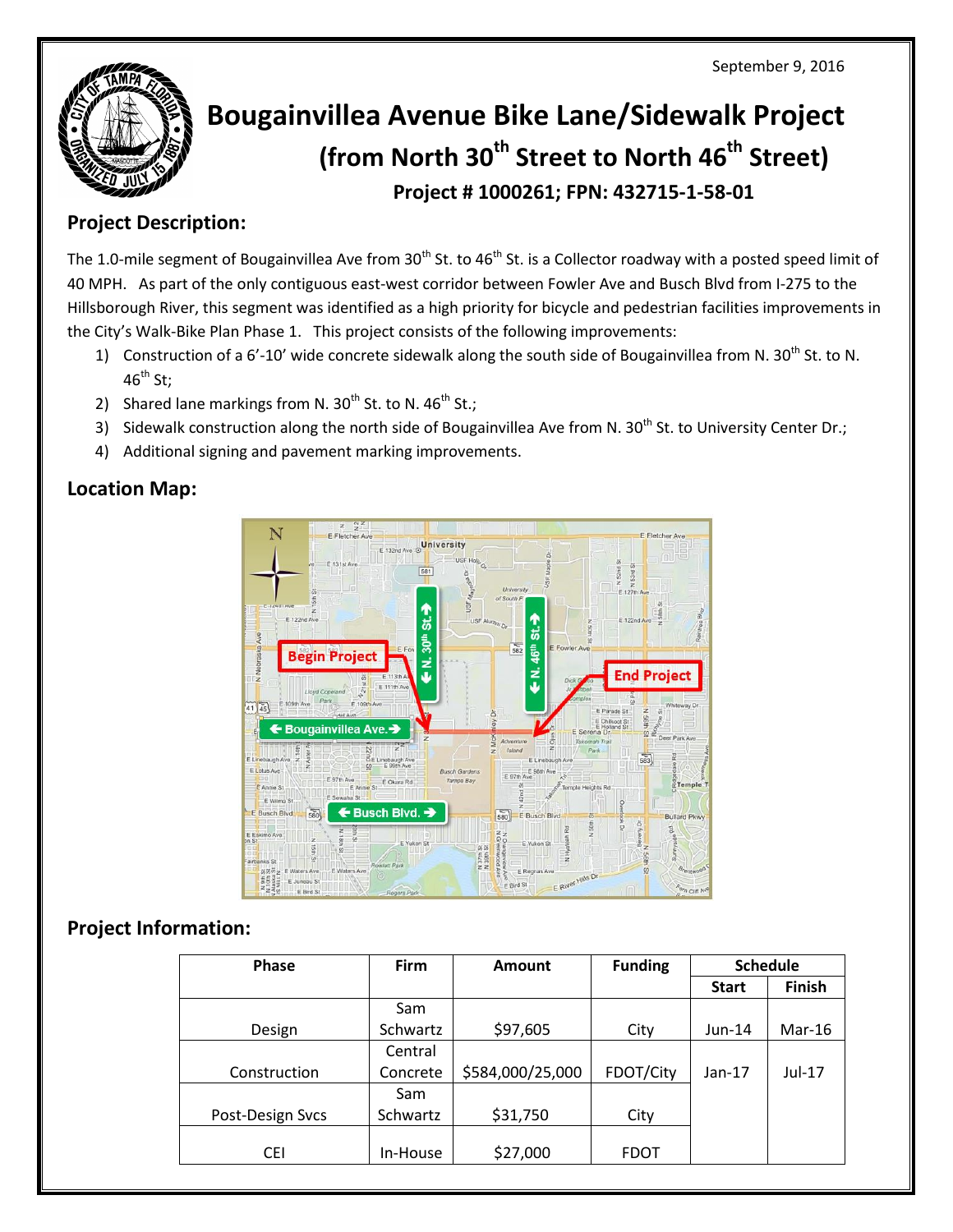

## **Typical Section immediately east of 30th Street:**

**Restriping immediately east of 30th Street:**



**Typical Section at Busch Gardens Administration Building:**